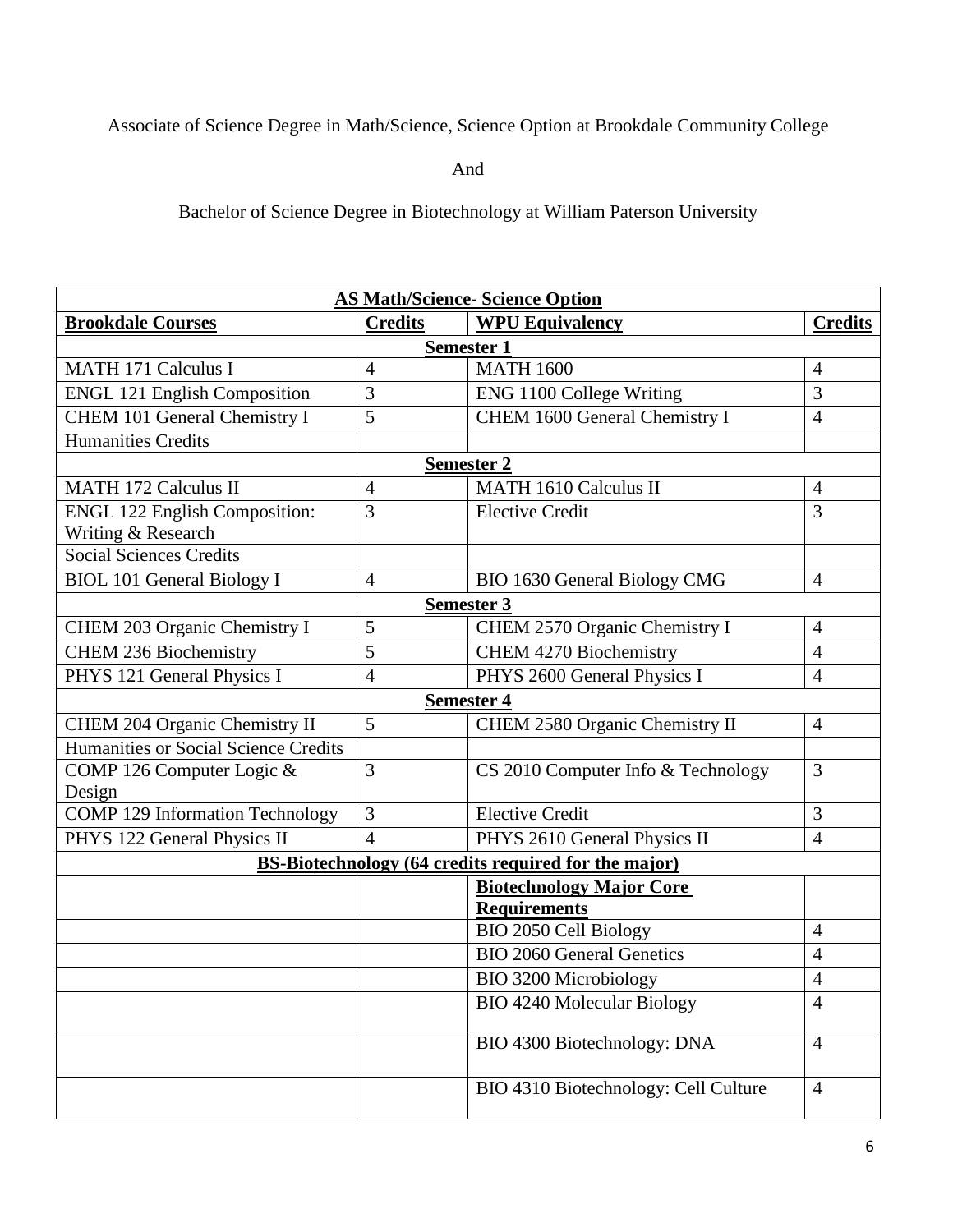| <b>Biotechnology Major Elective (choose)</b> |                |
|----------------------------------------------|----------------|
| one)                                         |                |
| BIO 3020 Human Heredity                      | 3              |
| <b>BIO 3080 Animal Physiology</b>            | 4              |
| BIO 3180 Zoology                             | 4              |
| <b>BIO 3330 Field Entomology</b>             | 4              |
| <b>BIO 3350 Field Botany</b>                 | 3              |
| BIO 3400 Ecology                             | 4              |
| <b>BIO 3450 Conservation Biology</b>         | 3              |
| <b>BIO 3500 Animal Behavior</b>              | 3              |
| <b>BIO 3520 Economic Botany</b>              | 3              |
| <b>BIO 3610 General Botany</b>               | $\overline{4}$ |
| <b>BIO 3650 Plant Physiology</b>             | $\overline{4}$ |
| BIO 3720 Mathematical Models in the          | $\overline{4}$ |
| <b>Biological Sciences</b>                   |                |
| <b>BIO 4020 Aquatic Ecology</b>              | $\overline{4}$ |
| BIO 4110 Physiology of Human                 | 3              |
| Reproduction and Fertility                   |                |
| <b>BIO 4150 Evolutionary Physiology</b>      | $\overline{4}$ |
| <b>BIO 4160 Comparative Animal</b>           | $\overline{4}$ |
| Physiology                                   |                |
| <b>BIO 4170 Histology</b>                    | $\overline{4}$ |
| BIO 4210 Developmental Biology               | 4              |
| <b>BIO 4220 Human Physiology</b>             | 3              |
| <b>BIO 4340 Genomics and Bioinformatics</b>  | 4              |
| <b>BIO 4330 Evolutionary Medicine</b>        | 3              |
| <b>BIO 4440 Evolution</b>                    | 3              |
| BIO 4500 Molecular Biology of                | $\overline{4}$ |
| Prokaryotes                                  |                |
| <b>BIO 4600 Pharmacology</b>                 | $\overline{3}$ |
| <b>BIO 4630 Terrestrial Plant Ecology</b>    | $\overline{4}$ |
| <b>BIO 4700 Bioethics</b>                    | 3              |
| <b>BIO 4740 Neuroscience</b>                 | $\overline{4}$ |
| <b>BIO 4840 Scanning Electron Microscopy</b> | $\overline{4}$ |
| <b>BIO 4850 Transmission Electron</b>        | $\overline{4}$ |
| Microscopy                                   |                |
| <b>Biotechnology Major Plant Elective</b>    |                |
| (choose one)                                 |                |
| BIO 3350 Field Botany                        | 3              |
| <b>BIO 3610 General Botany</b>               | $\overline{4}$ |
| <b>BIO 3650 Plant Physiology</b>             | $\overline{4}$ |
| <b>BIO 4630 Terrestrial Plant Ecology</b>    | $\overline{4}$ |
| <b>Biotechnology Major Capstone</b>          |                |